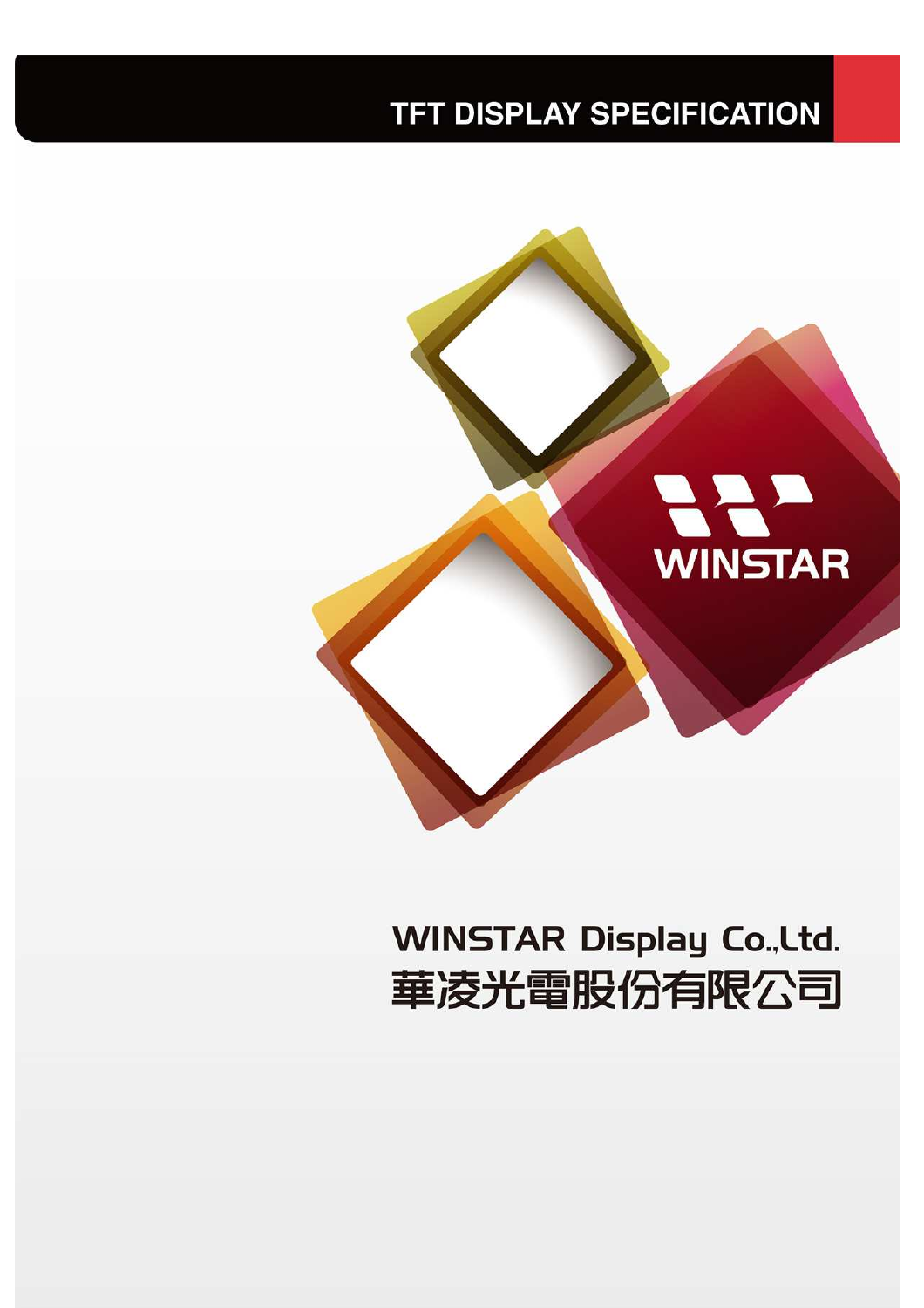



*WEB: https://www.winstar.com.tw E-mail: sales@winstar.com.tw*

### **SPECIFICATION**

#### **MODULE NO.: WF40ESWAA6DNG0#**

### General Specifications

| <b>Item</b>             | <b>Dimension</b>                  | Unit |  |
|-------------------------|-----------------------------------|------|--|
| <b>Size</b>             | 4.0                               | inch |  |
| Dot Matrix              | $480 \times 3(RGB) \times 480$    | dots |  |
| Module dimension        | 78.8(H) × 82.95 (W) × 7.17        | mm   |  |
| Active area             | 71.856(H) × 70.176 (V)            | mm   |  |
| Pixel pitch             | $0.1497(H) \times 0.1462(V)$      | mm   |  |
| LCD type                | TFT, Normally Black, Transmissive |      |  |
| <b>View Direction</b>   | 80/80/80/80                       |      |  |
| <b>Aspect Ratio</b>     | 1:1                               |      |  |
| Interface               | 24-bit RGB                        |      |  |
| Driver IC               | ST7701S or Equivalent             |      |  |
| <b>Backlight Type</b>   | <b>LED, Normally White</b>        |      |  |
| <b>PCAP IC</b>          | ST1633I or equivalent             |      |  |
| <b>PCAP</b> Interface   | I <sub>2</sub> C                  |      |  |
| <b>PCAP FW Version:</b> | V <sub>01</sub>                   |      |  |
| <b>Touch Panel</b>      | <b>With PCAP</b>                  |      |  |
| Surface                 | Anti-glare                        |      |  |

\*Color tone slight changed by temperature and driving voltage.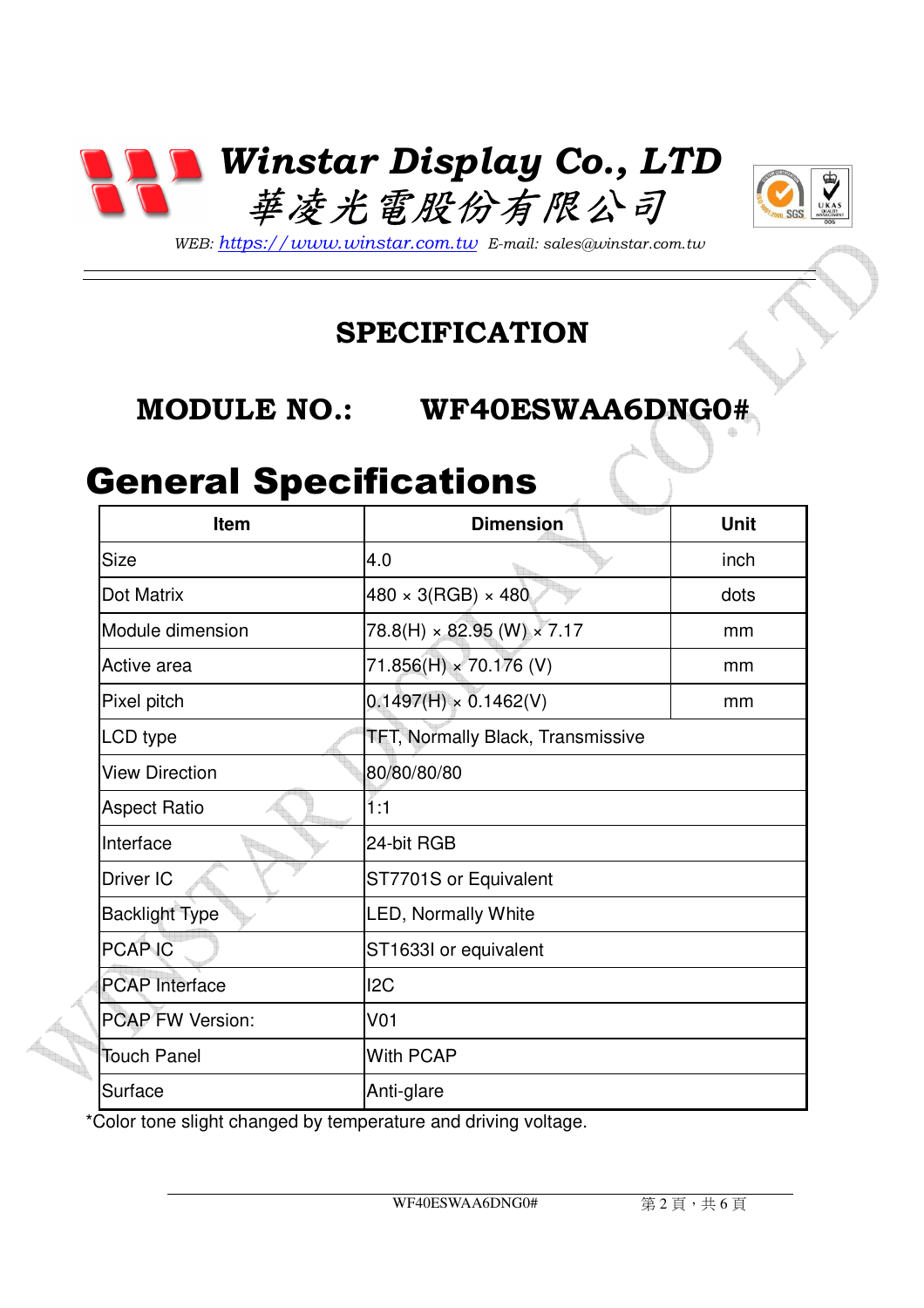# Absolute Maximum Ratings

| <b>Item</b>                  | <b>Symbol</b> | Min   | <b>Typ</b> | <b>Max</b> | Unit   |  |
|------------------------------|---------------|-------|------------|------------|--------|--|
| <b>Operating Temperature</b> | TOP           | $-30$ |            | $+80$      | $\sim$ |  |
| Storage Temperature          | TST           | $-30$ |            | $+80$      | $\sim$ |  |

## Electrical Characteristics

**Typical Operation Conditions** 

| .                                |                           | <b>Values</b> |      |      |             |  |
|----------------------------------|---------------------------|---------------|------|------|-------------|--|
| <b>Item</b>                      | <b>Symbol</b>             | Min.          | Typ. | Max. | <b>Unit</b> |  |
| Interface Supply Voltage         | <b>VCC</b>                | 2.5           | 2.8  | 3.6  | ٧           |  |
| <b>Current for Driver(White)</b> | <b>I</b> vcc              |               | 27   | 40.5 | mA          |  |
|                                  | <b>VDDT</b>               | 2.8           |      | 3.3  | V           |  |
| <b>Supply PCAP</b>               | $l$ <sub>CTP</sub> $(mA)$ |               | 12.4 | 18.6 | mA          |  |

#### **2. Backlight Driving Conditions**

| <b>Parameter</b>     | <b>Symbol</b> | Min.   | Typ.                     | Max.                     | <b>Unit</b> |
|----------------------|---------------|--------|--------------------------|--------------------------|-------------|
| LED current          | <b>ILED</b>   |        | 120                      | $\overline{\phantom{0}}$ | mA          |
| LED voltage          | VLED+         | 13.5   | 15                       | 17                       |             |
| <b>LED Life Time</b> |               | 50,000 | $\overline{\phantom{0}}$ | $\overline{\phantom{0}}$ | Hr          |

 $\oplus$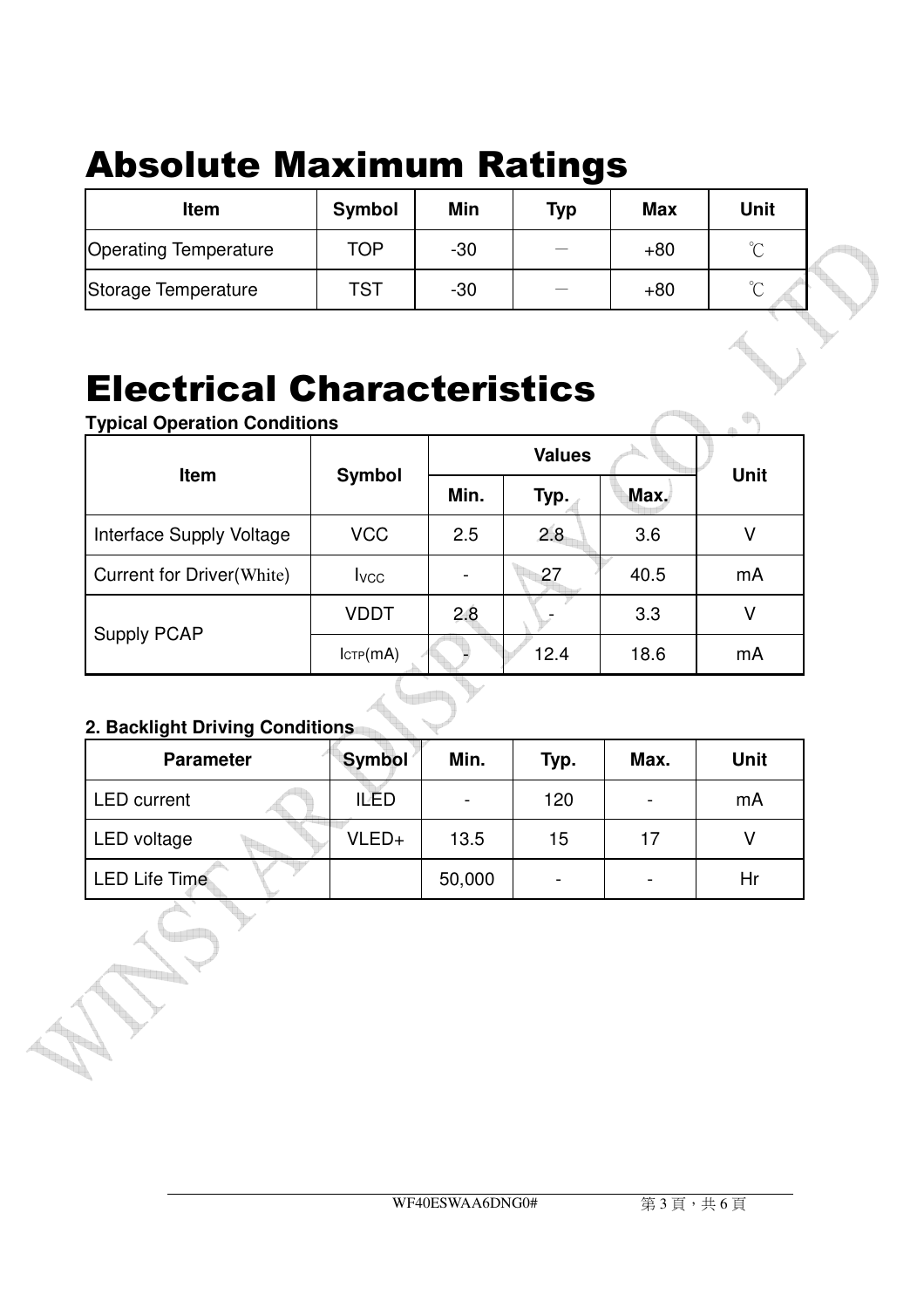# Interface

#### **1. LCM PIN Definition**

| Pin            | <b>Symbol</b>  | <b>Function</b>                              |
|----------------|----------------|----------------------------------------------|
| 1              | VLED-          | Power for LED backlight cathode              |
| $\overline{2}$ | VLED+          | Power for LED backlight anode                |
| 3              | <b>GND</b>     | Power ground                                 |
| $\overline{4}$ | <b>VCC</b>     | Power supply                                 |
| 5              | R <sub>0</sub> |                                              |
| $\,6\,$        | R <sub>1</sub> |                                              |
| $\overline{7}$ | R <sub>2</sub> |                                              |
| $\bf 8$        | R <sub>3</sub> | Data bus                                     |
| $9\,$          | R <sub>4</sub> |                                              |
| 10             | R <sub>5</sub> |                                              |
| 11             | R <sub>6</sub> |                                              |
| 12             | R <sub>7</sub> |                                              |
| 13             | G <sub>0</sub> |                                              |
| 14             | G1             |                                              |
| 15             | G <sub>2</sub> |                                              |
| 16             | G <sub>3</sub> |                                              |
| 17             | G <sub>4</sub> | Data bus                                     |
| 18             | G <sub>5</sub> |                                              |
| 19             | G <sub>6</sub> |                                              |
| 20             | G7             |                                              |
| 21             | <b>B0</b>      |                                              |
| 22             | <b>B1</b>      |                                              |
| 23             | <b>B2</b>      |                                              |
| 24             | <b>B3</b>      |                                              |
| 25             | <b>B4</b>      | Data bus                                     |
| 26             | <b>B5</b>      |                                              |
| 27             | B <sub>6</sub> |                                              |
| 28             | B7             |                                              |
| 29             | <b>SCL</b>     | SCL: Serial clock input for SPI interface.   |
| 30             | <b>PCLK</b>    | Dot clock signal for RGB interface operation |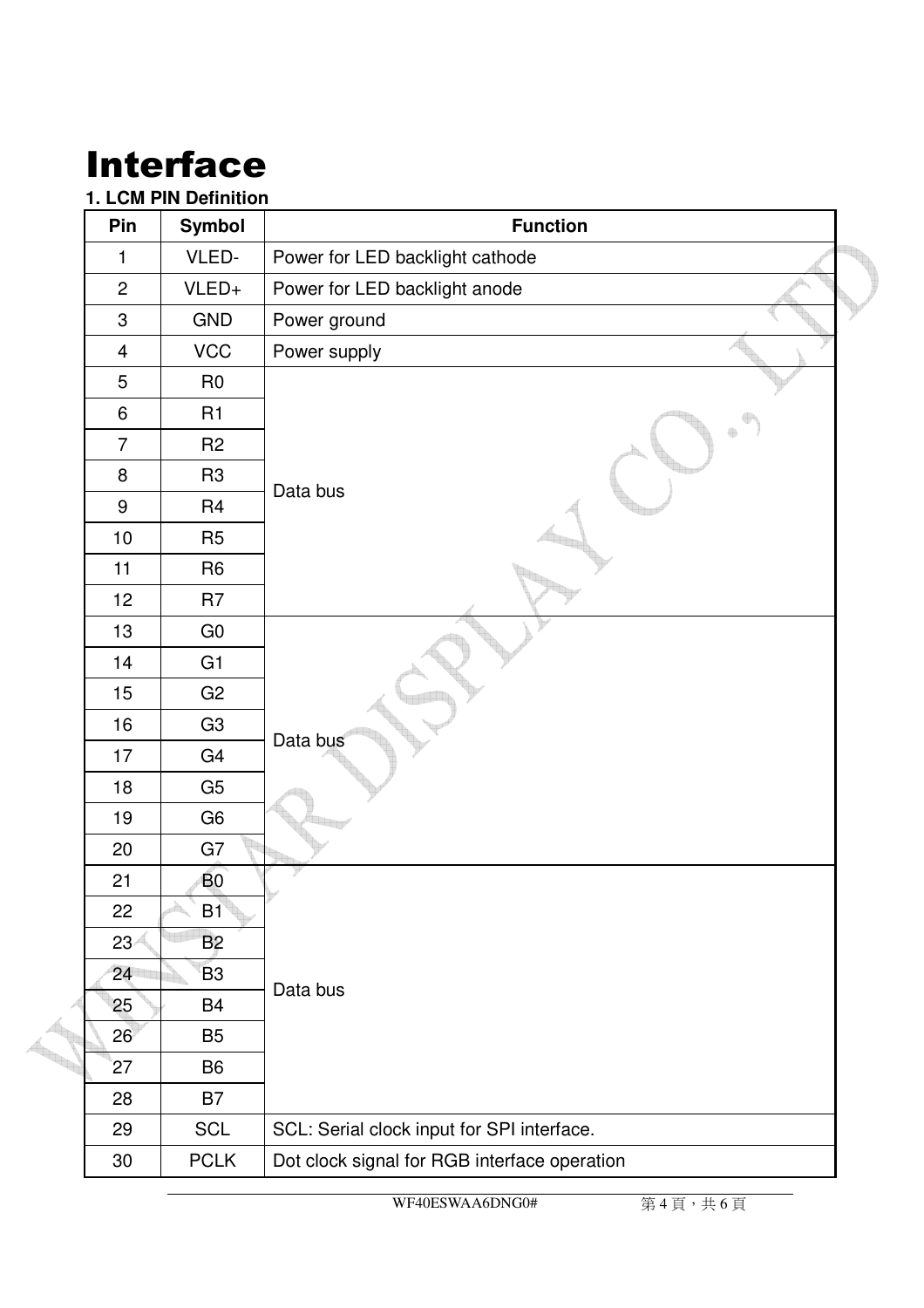| 31        | <b>CS</b>    | - A chip select signal<br>Low: the chip is selected and accessible<br>High: the chip is not selected and not accessible              |
|-----------|--------------|--------------------------------------------------------------------------------------------------------------------------------------|
| 32        | <b>HSYNC</b> | Line synchronizing signal for RGB interface operation                                                                                |
| 33        | <b>VSYNC</b> | Frame synchronizing signal for RGB interface operation                                                                               |
| 34        | DE.          | Data enable signal for RGB interface operation<br>Low: access enabled<br>High: access inhibited                                      |
| 35        | <b>SDA</b>   | SDA: Serial data input/output bidirectional pin for SPI Interface.                                                                   |
| 36        | <b>RESET</b> | - The external reset input<br>- Initializes the chip with a low input. Be sure to execute a power-on<br>reset after supplying power. |
| $37 - 40$ | <b>NC</b>    | No connect                                                                                                                           |
|           |              |                                                                                                                                      |

#### **2. PCAP PIN Definition**

<u>radi</u>

**Command** 

|                | 2. PCAP PIN Definition |                                |
|----------------|------------------------|--------------------------------|
| Pin            | <b>Symbol</b>          | <b>Function</b>                |
|                | <b>VSS</b>             | Ground for analog circuit      |
| $\overline{2}$ | <b>VDDT</b>            | Power Supply: +3.0V            |
| 3              | <b>SCL</b>             | I2C clock input                |
| 4              | <b>NC</b>              | No connect                     |
| 5              | <b>SDA</b>             | I2C data input and output      |
| 6              | <b>NC</b>              | No connect                     |
| 7              | /RST                   | External Reset, Low is active  |
| 8              | <b>NC</b>              | No connect                     |
| 9              | /INT                   | External interrupt to the host |
| 10             | <b>VSS</b>             | Ground for analog circuit      |